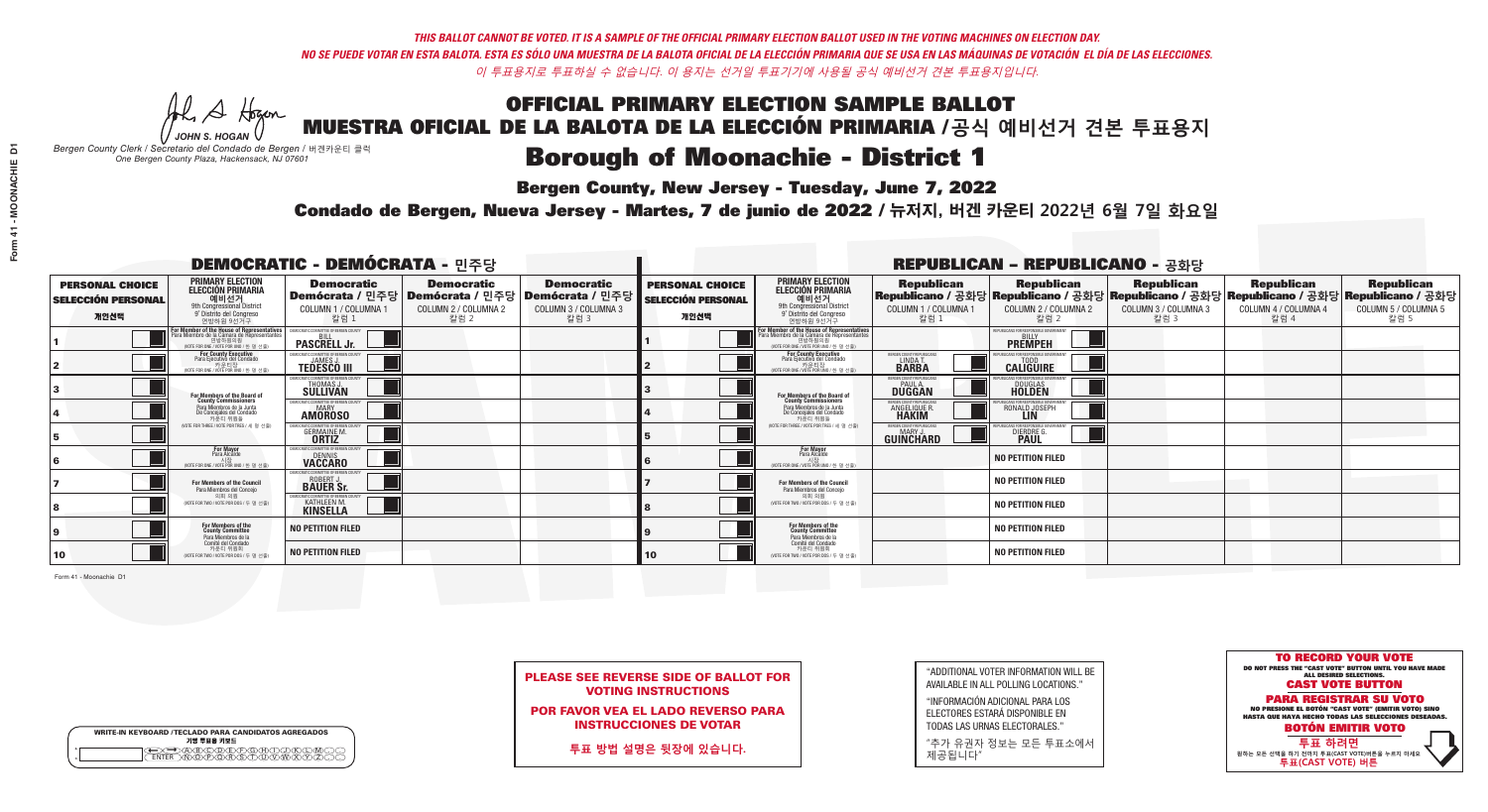A Hogan

| <b>WRITE-IN KEYBOARD /TECLADO PARA CANDIDATOS AGREGADOS</b><br>기명 투표용 키보드 |  |
|---------------------------------------------------------------------------|--|
| <del>©©</del> @@©@DD@@@Q@@D@@<br> CENTER\N@@@@R\\$\T\U\V\W\X\Y\Z\\        |  |

## OFFICIAL PRIMARY ELECTION SAMPLE BALLOT MUESTRA OFICIAL DE LA BALOTA DE LA ELECCIÓN PRIMARIA /**공식 예비선거 견본 투표용지**

# **Borough of Moonachie - District 2**

**Bergen County, New Jersey - Tuesday, June 7, 2022** 

*JOHN S. HOGAN Bergen County Clerk / Secretario del Condado de Bergen /* 버겐카운티 클럭 *One Bergen County Plaza, Hackensack, NJ 07601*



PLEASE SEE REVERSE SIDE OF BALLOT FOR VOTING INSTRUCTIONS

POR FAVOR VEA EL LADO REVERSO PARA INSTRUCCIONES DE VOTAR

**투표 방법 설명은 뒷장에 있습니다.**

"ADDITIONAL VOTER INFORMATION WILL BE AVAILABLE IN ALL POLLING LOCATIONS."

"INFORMACIÓN ADICIONAL PARA LOS ELECTORES ESTARÁ DISPONIBLE EN TODAS LAS URNAS ELECTORALES."

"추가 유권자 정보는 모든 투표소에서 제공됩니다"

Condado de Bergen, Nueva Jersey - Martes, 7 de junio de 2022 / 뉴저지, 버겐 카운티 2022년 6월 7일 화요일 *One Bergen County Plaza, Hackensack, NJ 07601*

|                                                             |                                                                                                                                                       | <b>DEMOCRATIC - DEMÓCRATA - 민주당</b>                                                                    |                                                   |                                                   | <b>REPUBLICAN - REPUBLICANO - 공화당</b>                       |                                                                                                                                   |                                                             |                                                                                                                                                 |                                                   |                                                   |                                                   |  |
|-------------------------------------------------------------|-------------------------------------------------------------------------------------------------------------------------------------------------------|--------------------------------------------------------------------------------------------------------|---------------------------------------------------|---------------------------------------------------|-------------------------------------------------------------|-----------------------------------------------------------------------------------------------------------------------------------|-------------------------------------------------------------|-------------------------------------------------------------------------------------------------------------------------------------------------|---------------------------------------------------|---------------------------------------------------|---------------------------------------------------|--|
| <b>PERSONAL CHOICE</b><br><b>SELECCIÓN PERSONAL</b><br>개인선택 | <b>PRIMARY ELECTION</b><br><b>ELECCIÓN PRIMARIA</b><br>예비선거<br><sup>9th</sup> Congressional District<br>9° Distrito del Congreso<br>연방하원 9선거구         | <b>Democratic</b><br>│Demócrata / 민주당│Demócrata / 민주당│Demócrata / 민주당│<br>COLUMN 1 / COLUMNA 1<br>칼럼 1 | <b>Democratic</b><br>COLUMN 2 / COLUMNA 2<br>칼럼 2 | <b>Democratic</b><br>COLUMN 3 / COLUMNA 3<br>칼럼 3 | <b>PERSONAL CHOICE</b><br><b>SELECCIÓN PERSONAL</b><br>개인선택 | <b>PRIMARY ELECTION</b><br>ELECCIÓN PRIMARIA<br>9th Congressional District<br>9° Distrito del Congreso<br>연방하원 9선거구               | <b>Republican</b><br>COLUMN 1 / COLUMNA 1<br>칼럼 1           | <b>Republican</b><br> Republicano / 공화당 Republicano / 공화당 Republicano / 공화당 Republicano / 공화당 Republicano / 공화당<br>COLUMN 2 / COLUMNA 2<br>칼럼 2 | <b>Republican</b><br>COLUMN 3 / COLUMNA 3<br>칼럼 3 | <b>Republican</b><br>COLUMN 4 / COLUMNA 4<br>칼럼 4 | <b>Republican</b><br>COLUMN 5 / COLUMNA 5<br>칼럼 5 |  |
|                                                             | F <b>or Member of the House of Representatives</b><br>Para Miembro de la Cámara de Representantes<br>연방하원의원<br>(VOTE FOR ONE / VOTE POR UNO / 한 명 선출) | COMMITTEE OF BERGEN COUNT<br><b>PASCRELL Jr.</b>                                                       |                                                   |                                                   |                                                             | For Member of the House of Representatives<br>Para Miembro de la Cámara de Representantes<br>WOTE FOR ONE / VOTE POR UNO / 한 명 선출 |                                                             | EPUBLICANS FOR RESPONSIBLE GOVERNMENT<br><b>PREMPEH</b>                                                                                         |                                                   |                                                   |                                                   |  |
|                                                             | For County Executive<br>Para Ejecutivo del Condado<br>가운티장 - 카운티장<br>(VOTE FOR ONE / VOTE POR UNO / 한 명 선출)                                           | EMOCRATIC COMMITTEE OF BERGEN COUNTY<br><b>TEDESCO III</b>                                             |                                                   |                                                   |                                                             | <b>For County Executive</b><br>Para Ejecutivo del Condado<br>(VOTE FOR ONE / VOTE POR UNO / 한 명 선출                                | ERGEN COUNTY REPUBLICAN<br>LINDA T.                         | <b>CALIGUIRE</b>                                                                                                                                |                                                   |                                                   |                                                   |  |
|                                                             | <b>For Members of the Board of<br/>County Commissioners</b>                                                                                           | <b>EMOCRATIC COMMITTEE OF BERGEN COUNTY</b><br>THOMAS J.                                               |                                                   |                                                   |                                                             | For Members of the Board of<br>County Commissioners                                                                               | BERGEN COUNTY REPUBLICAN<br><b>PAUL A.</b><br><b>DUGGAN</b> | <b>DOUGLAS</b>                                                                                                                                  |                                                   |                                                   |                                                   |  |
|                                                             | Para Miembros de la Junta<br>De Concejales del Condado<br>카운티 위원들                                                                                     | <b>EMOCRATIC COMMITTEE OF BERGEN COUNTY</b><br><b>AMOROSO</b>                                          |                                                   |                                                   |                                                             | Para Miembros de la Junta<br>De Concejales del Condado<br>카운티 위원들                                                                 | ERGEN COUNTY REPUBLICA<br>ANGELIQUE R.                      | RONALD JOSEPH<br><b>LIN</b>                                                                                                                     |                                                   |                                                   |                                                   |  |
|                                                             | NOTE FOR THREE / VOTE POR TRES / 세 명 선출)                                                                                                              | RATIC COMMITTEE OF RERGEN CO<br><b>GERMAINE M.</b>                                                     |                                                   |                                                   |                                                             | (VOTE FOR THREE / VOTE POR TRES / 세 명 선출)                                                                                         | ERGEN COUNTY REPUBLICAN<br>MARY J<br>GUINCHARD              | DIERDRE G.                                                                                                                                      |                                                   |                                                   |                                                   |  |
|                                                             | <b>For Mayor</b><br>Para Alcalde<br>시장<br>(VOTE FOR ONE / VOTE POR UNO / 한 명 선출)                                                                      | MOCRATIC COMMITTEE OF BERGEN COUNTY<br>DENNIS<br>VACCARO                                               |                                                   |                                                   |                                                             | <b>For Mayor</b><br>Para Alcalde<br>시장<br>(VOTE FOR ONE / VOTE POR UNO / 한 명 선출                                                   |                                                             | <b>NO PETITION FILED</b>                                                                                                                        |                                                   |                                                   |                                                   |  |
|                                                             | For Members of the Council<br>Para Miembros del Conceio                                                                                               | ICRATIC COMMITTEE OF RERGEN COLIN'<br>ROBERT J.                                                        |                                                   |                                                   |                                                             | For Members of the Council<br>Para Miembros del Concejo                                                                           |                                                             | <b>NO PETITION FILED</b>                                                                                                                        |                                                   |                                                   |                                                   |  |
|                                                             | 의회 의원<br>(VOTE FOR TWO / VOTE POR DOS / 두 명 선출)                                                                                                       | OCRATIC COMMITTEE OF BEBGEN COUN<br><b>KATHLEEN M.</b><br><b>KINSELLA</b>                              |                                                   |                                                   |                                                             | 의회 의원<br>(VOTE FOR TWO / VOTE POR DOS / 두 명 선출)                                                                                   |                                                             | <b>NO PETITION FILED</b>                                                                                                                        |                                                   |                                                   |                                                   |  |
|                                                             | For Members of the<br>County Committee<br>Para Miembros de la<br>Comité del Condado                                                                   | <b>NO PETITION FILED</b>                                                                               |                                                   |                                                   |                                                             | For Members of the<br>County Committee<br>Para Miembros de la<br>Comité del Condado                                               |                                                             | <b>NO PETITION FILED</b>                                                                                                                        |                                                   |                                                   |                                                   |  |
| 10                                                          | 카운티 위원회<br>(VOTE FOR TWO / VOTE POR DOS / 두 명 선출)                                                                                                     | <b>NO PETITION FILED</b>                                                                               |                                                   |                                                   | 10                                                          | 카운티 위원회<br>(VOTE FOR TWO / VOTE POR DOS / 두 명 선출)                                                                                 |                                                             | <b>NO PETITION FILED</b>                                                                                                                        |                                                   |                                                   |                                                   |  |

Form 41 - Moonachie D2